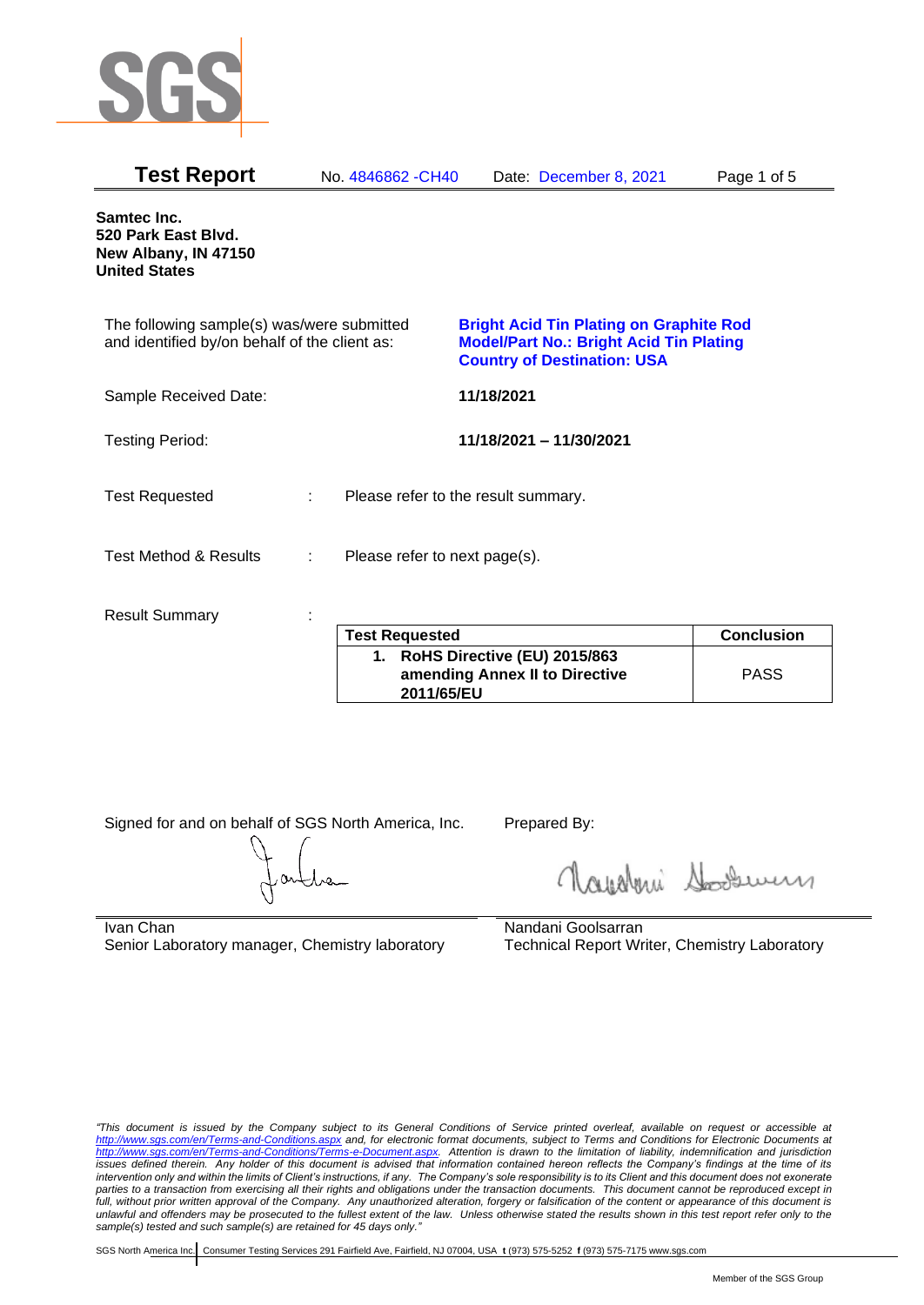

| <b>Test Report</b> | No. 4846862 - CH40 | Date: December 8, 2021 | Page 2 of 5 |
|--------------------|--------------------|------------------------|-------------|
|--------------------|--------------------|------------------------|-------------|

## **1. RoHS Directive (EU) 2015/863 amending Annex II to Directive 2011/65/EU**

## **Testing was done at an SGS Affiliate Laboratory:**

**Specimen SGS Sample ID Description No.** 1 HKT21-058506.001 Silvery plating

Remarks :

 $(1)$  1 mg/kg = 1 ppm = 0.0001% (2) MDL = Method Detection Limit

- $(3)$  ND = Not Detected  $($  < MDL)
- (4) "-" = Not Regulated

Test Method : With reference to IEC 62321-4:2013+A1:2017 and IEC62321-5:2013, analyzed by ICP-OES.

(Decision Rule: please refer to appendix 1: Category 1)

With reference to IEC62321-7-1:2015, analyzed by UV-Vis. (Decision Rule: please refer to appendix 1: Category 4)

| Test Item(s)                                     | Limit | Unit                    | MDI  | 001 |
|--------------------------------------------------|-------|-------------------------|------|-----|
| Cadmium (Cd)                                     | 100   | mg/kg                   |      | ND. |
| Lead (Pb)                                        | 1.000 | mg/kg                   | ს    | 151 |
| Mercury (Hg)                                     | 1.000 | mg/kg                   |      | ND. |
| Hexavalent Chromium $(Cr(VI))\blacktriangledown$ | $-$   | $\mu$ g/cm <sup>2</sup> | 0.10 | ND. |

Notes :

(1) The maximum permissible limit is quoted from RoHS Directive (EU) 2015/863. IEC 62321 series is equivalent to EN 62321 series

[http://www.cenelec.eu/dyn/www/f?p=104:30:1742232870351101::::FSP\\_ORG\\_ID,FSP\\_LANG\\_](http://www.cenelec.eu/dyn/www/f?p=104:30:1742232870351101::::FSP_ORG_ID,FSP_LANG_ID:1258637,25) [ID:1258637,25](http://www.cenelec.eu/dyn/www/f?p=104:30:1742232870351101::::FSP_ORG_ID,FSP_LANG_ID:1258637,25)

(2)  $\blacktriangledown$  = a. The sample is positive for Cr(VI) if the Cr(VI) concentration is greater than 0.13  $\mu$  g/cm2. The sample coating is considered to contain Cr(VI)

b. The sample is negative for Cr(VI) if Cr(VI) is ND (concentration less than 0.10  $\mu$  g/cm2). The coating is considered a non-Cr(VI) based coating

c. The result between 0.10  $\mu$  g/cm2 and 0.13  $\mu$  g/cm2 is considered to be

inconclusive - unavoidable coating variations may influence the determination

Information on storage conditions and production date of the tested sample is unavailable and thus Cr(VI) results represent status of the sample at the time of testing.

*"This document is issued by the Company subject to its General Conditions of Service printed overleaf, available on request or accessible at <http://www.sgs.com/en/Terms-and-Conditions.aspx> and, for electronic format documents, subject to Terms and Conditions for Electronic Documents at [http://www.sgs.com/en/Terms-and-Conditions/Terms-e-Document.aspx.](http://www.sgs.com/en/Terms-and-Conditions/Terms-e-Document.aspx) Attention is drawn to the limitation of liability, indemnification and jurisdiction*  issues defined therein. Any holder of this document is advised that information contained hereon reflects the Company's findings at the time of its *intervention only and within the limits of Client's instructions, if any. The Company's sole responsibility is to its Client and this document does not exonerate parties to a transaction from exercising all their rights and obligations under the transaction documents. This document cannot be reproduced except in full, without prior written approval of the Company. Any unauthorized alteration, forgery or falsification of the content or appearance of this document is unlawful and offenders may be prosecuted to the fullest extent of the law. Unless otherwise stated the results shown in this test report refer only to the sample(s) tested and such sample(s) are retained for 45 days only."*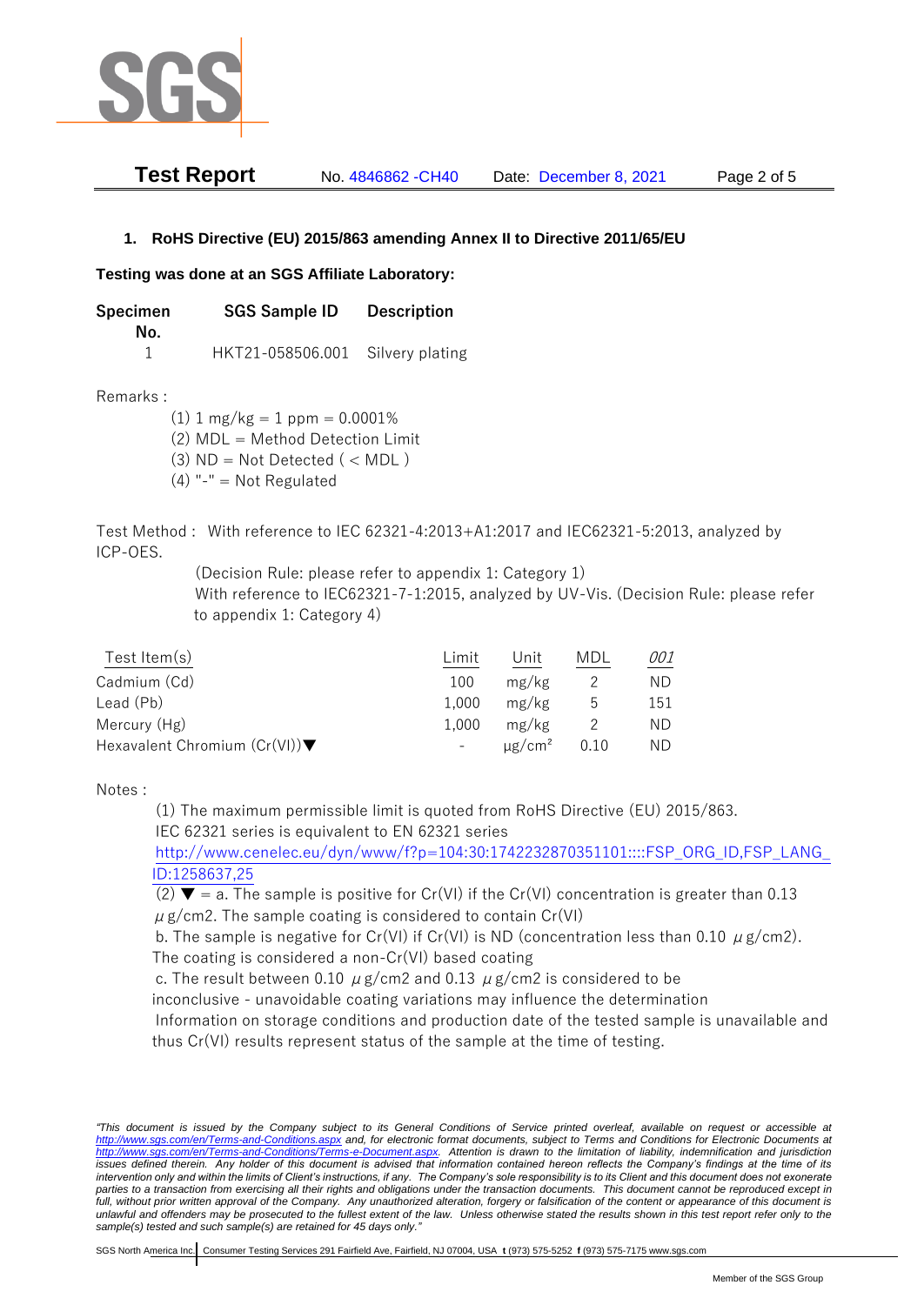

**Test Report** No. 4846862 -CH40 Date: December 8, 2021 Page 3 of 5

## **Appendix 1**

| Category                | Decision Rule Statement                                                                                                                                                                                                                                                                                                                                                                                                                                                                                                                                                                                                                                                                                                                                                                                                                                                                                                                                                                                                                                                                                                                                                                                                                                                                                                                                                                                                                                                                                            |  |  |  |
|-------------------------|--------------------------------------------------------------------------------------------------------------------------------------------------------------------------------------------------------------------------------------------------------------------------------------------------------------------------------------------------------------------------------------------------------------------------------------------------------------------------------------------------------------------------------------------------------------------------------------------------------------------------------------------------------------------------------------------------------------------------------------------------------------------------------------------------------------------------------------------------------------------------------------------------------------------------------------------------------------------------------------------------------------------------------------------------------------------------------------------------------------------------------------------------------------------------------------------------------------------------------------------------------------------------------------------------------------------------------------------------------------------------------------------------------------------------------------------------------------------------------------------------------------------|--|--|--|
| $\overline{1}$          | The decision rule for conformity reporting is based on the non-binary statement with quard band (is<br>equal to the expanded measurement uncertainty with a 95% coverage probability, w = U95) in<br>ILAC-G8:09/2019 Clause 4.2.3.<br>"Pass - the measured value is within (or below / above) the acceptance limit, where the<br>А.<br>acceptance limit is below / above to the quard band." or "Pass - The measured values were<br>observed in tolerance at the points tested. The specific false accept risk is up to 2.5%.".<br>B.<br>"Conditional Pass - The measured values were observed in tolerance at the points tested.<br>However, a portion of the expanded measurement uncertainty intervals about one or more<br>measured values exceeded / out of tolerance. When the measured result is close to the<br>tolerance, the specific false accept risk is up to 50%.".<br>C.<br>"Conditional Fail - One or more measured values were observed out of tolerance at the<br>points tested. However, a portion of the expanded measurement uncertainty intervals about<br>one or more measured values were in tolerance. When the measured result is close to the<br>tolerance, the specific false reject risk is up to 50%.".<br>"Fail - the measured value is out of (or below / above) the tolerance limit added / subtracted<br>D.<br>to the quard band." or "Fail - One or more measured values were observed out of tolerance<br>at the points tested". The specific false reject risk is up to 2.5%. |  |  |  |
| $\overline{2}$          | The decision rule for conformity reporting is based on BS EN 1811:2011+A1:2015: Reference test<br>method for release of nickel from all post assemblies which are inserted into pierced parts of the<br>human body and articles intended to come into direct and prolonged contact with the skin in<br>Section 9.2 interpretation of results.                                                                                                                                                                                                                                                                                                                                                                                                                                                                                                                                                                                                                                                                                                                                                                                                                                                                                                                                                                                                                                                                                                                                                                      |  |  |  |
| $\overline{3}$          | The decision rule for conformity reporting is based on the general consideration of simple<br>acceptance as stated in ISO/IEC Guide 98-3: "Uncertainty of measurement - Part 3: Guide to the<br>expression of uncertainty in measurement (GUM 1995)", and more specifically for analytical<br>measurements to the EURACHEM/CITAC Guide 2012 "Quantifying Uncertainty in Analytical<br>Measurement *                                                                                                                                                                                                                                                                                                                                                                                                                                                                                                                                                                                                                                                                                                                                                                                                                                                                                                                                                                                                                                                                                                                |  |  |  |
| 4                       | The decision rule for conformity reporting is according to the IEC 62321-7-1 Edition 1.0 2015-09<br>Section 7: Table 1-(comparison to standard and interpretation of result)                                                                                                                                                                                                                                                                                                                                                                                                                                                                                                                                                                                                                                                                                                                                                                                                                                                                                                                                                                                                                                                                                                                                                                                                                                                                                                                                       |  |  |  |
| 5                       | The decision rule for conformity reporting is according to the IEC 62321-3-1 Edition 1.0 2013-06<br>Annex A.3 interpretation of result.                                                                                                                                                                                                                                                                                                                                                                                                                                                                                                                                                                                                                                                                                                                                                                                                                                                                                                                                                                                                                                                                                                                                                                                                                                                                                                                                                                            |  |  |  |
| $\overline{6}$          | The decision rule for conformity reporting is according to the GB/T 26125-2011 Annex A to H                                                                                                                                                                                                                                                                                                                                                                                                                                                                                                                                                                                                                                                                                                                                                                                                                                                                                                                                                                                                                                                                                                                                                                                                                                                                                                                                                                                                                        |  |  |  |
| 7                       | The decision rule for conformity reporting is according to the requested specification or standard<br>(ASTM F963-17 section 4.3.5)                                                                                                                                                                                                                                                                                                                                                                                                                                                                                                                                                                                                                                                                                                                                                                                                                                                                                                                                                                                                                                                                                                                                                                                                                                                                                                                                                                                 |  |  |  |
| $\overline{\mathbf{g}}$ | The decision rule for conformity reporting is according to the requested specification or standard<br>(AS/NZS ISO 8124 Part 3 section 4.2)                                                                                                                                                                                                                                                                                                                                                                                                                                                                                                                                                                                                                                                                                                                                                                                                                                                                                                                                                                                                                                                                                                                                                                                                                                                                                                                                                                         |  |  |  |
| Remark                  | If the decision rule is not feasible to be used and the uncertainty of the result is able to be provided.<br>the uncertainty range of the result will be shown in the report. Otherwise, only result will be shown<br>in the report.                                                                                                                                                                                                                                                                                                                                                                                                                                                                                                                                                                                                                                                                                                                                                                                                                                                                                                                                                                                                                                                                                                                                                                                                                                                                               |  |  |  |

*"This document is issued by the Company subject to its General Conditions of Service printed overleaf, available on request or accessible at <http://www.sgs.com/en/Terms-and-Conditions.aspx> and, for electronic format documents, subject to Terms and Conditions for Electronic Documents at [http://www.sgs.com/en/Terms-and-Conditions/Terms-e-Document.aspx.](http://www.sgs.com/en/Terms-and-Conditions/Terms-e-Document.aspx) Attention is drawn to the limitation of liability, indemnification and jurisdiction issues defined therein. Any holder of this document is advised that information contained hereon reflects the Company's findings at the time of its intervention only and within the limits of Client's instructions, if any. The Company's sole responsibility is to its Client and this document does not exonerate parties to a transaction from exercising all their rights and obligations under the transaction documents. This document cannot be reproduced except in full, without prior written approval of the Company. Any unauthorized alteration, forgery or falsification of the content or appearance of this document is unlawful and offenders may be prosecuted to the fullest extent of the law. Unless otherwise stated the results shown in this test report refer only to the sample(s) tested and such sample(s) are retained for 45 days only."*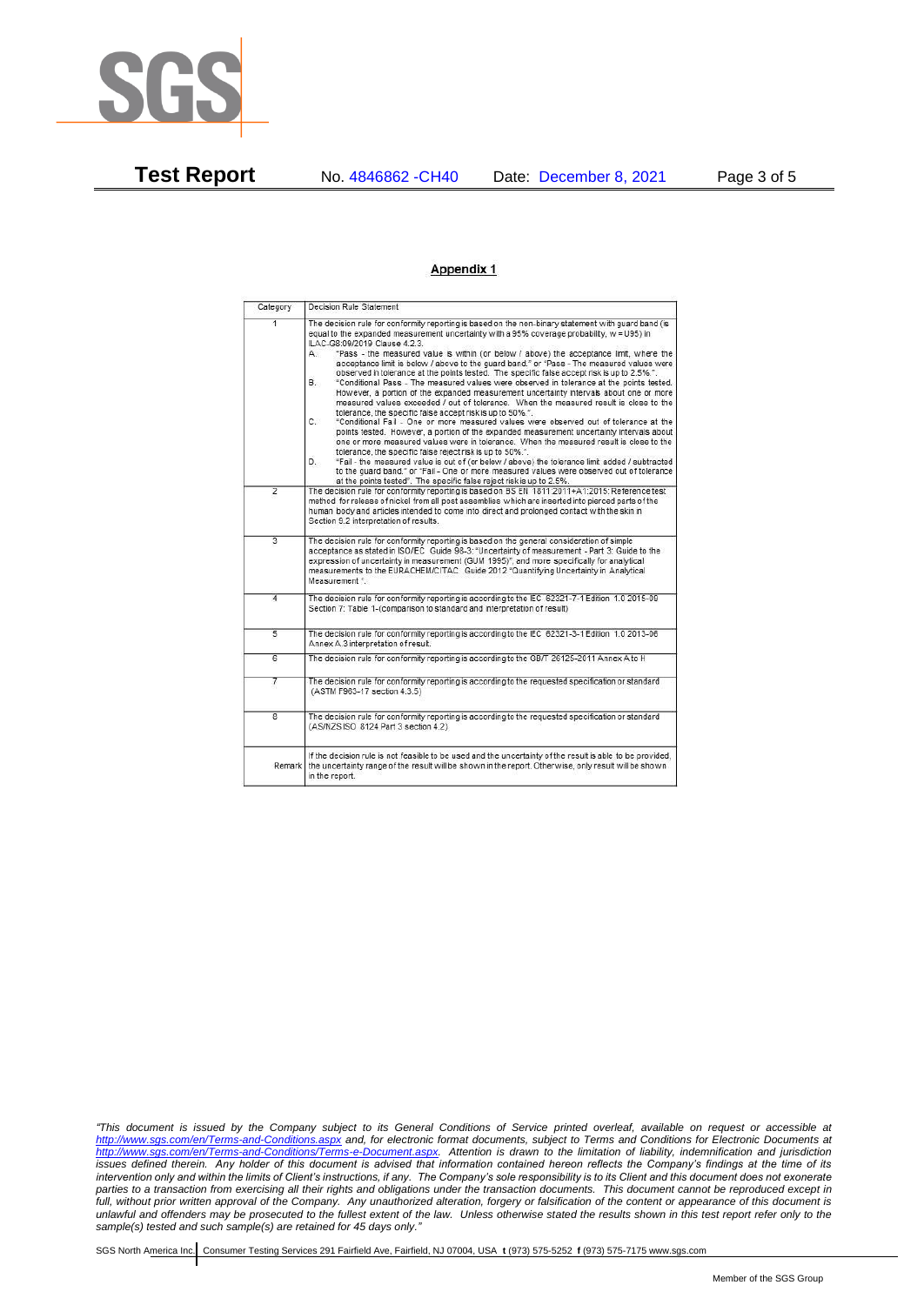



*"This document is issued by the Company subject to its General Conditions of Service printed overleaf, available on request or accessible at <http://www.sgs.com/en/Terms-and-Conditions.aspx> and, for electronic format documents, subject to Terms and Conditions for Electronic Documents at [http://www.sgs.com/en/Terms-and-Conditions/Terms-e-Document.aspx.](http://www.sgs.com/en/Terms-and-Conditions/Terms-e-Document.aspx) Attention is drawn to the limitation of liability, indemnification and jurisdiction issues defined therein. Any holder of this document is advised that information contained hereon reflects the Company's findings at the time of its intervention only and within the limits of Client's instructions, if any. The Company's sole responsibility is to its Client and this document does not exonerate parties to a transaction from exercising all their rights and obligations under the transaction documents. This document cannot be reproduced except in full, without prior written approval of the Company. Any unauthorized alteration, forgery or falsification of the content or appearance of this document is unlawful and offenders may be prosecuted to the fullest extent of the law. Unless otherwise stated the results shown in this test report refer only to the sample(s) tested and such sample(s) are retained for 45 days only."*